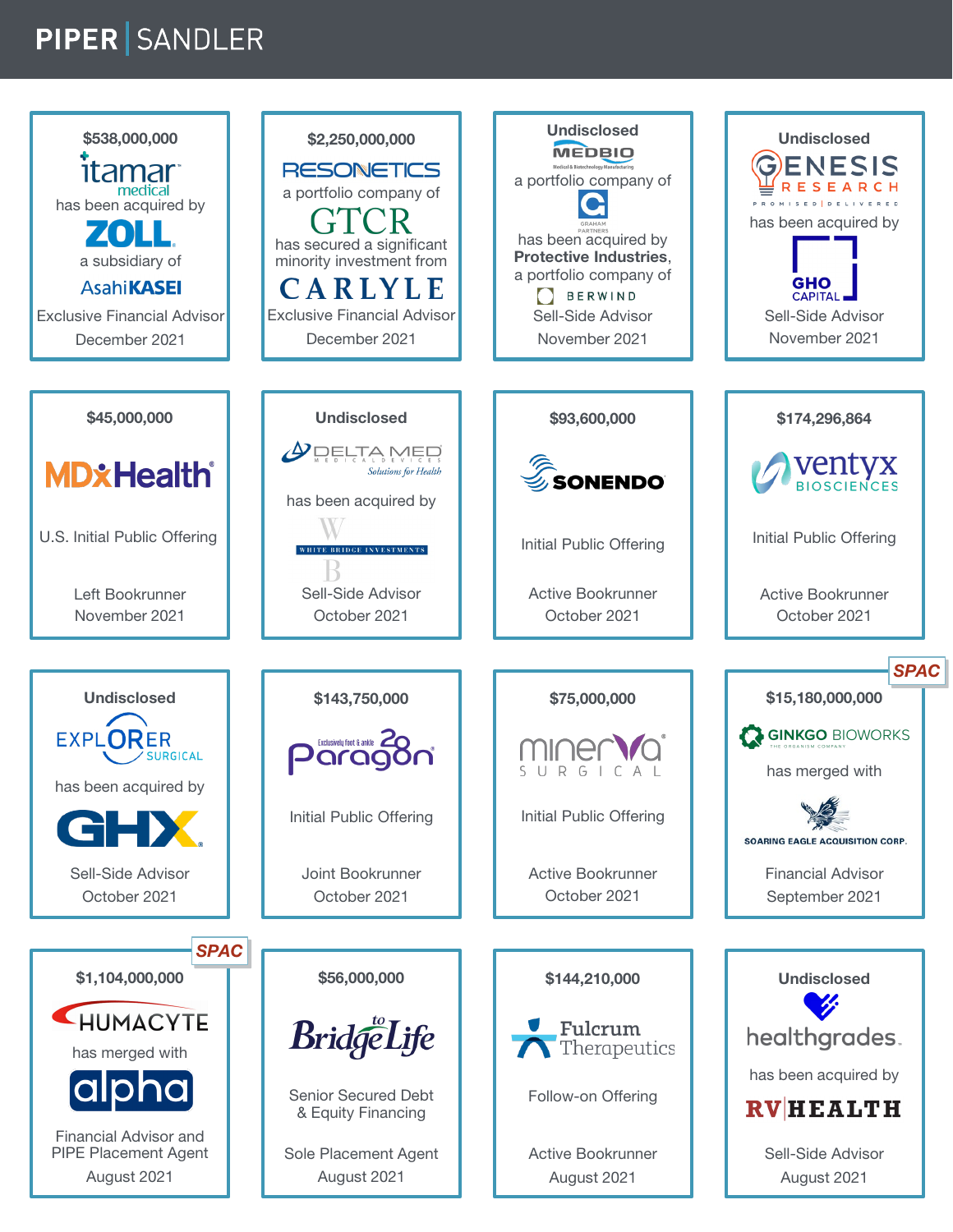## **PIPER SANDLER**